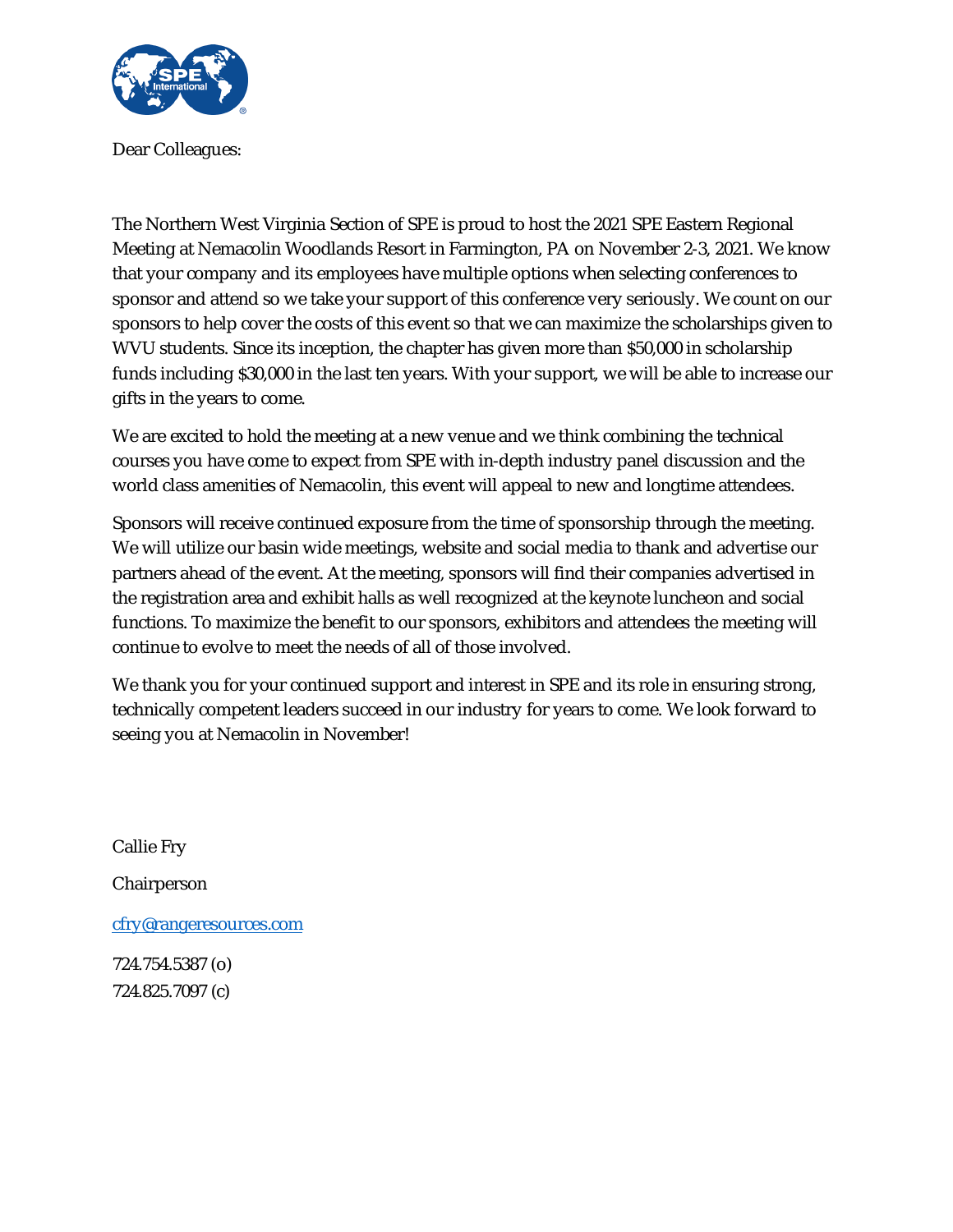

# **Why Sponsor SPE?**

**Positive Exposure –** The Eastern Regional Meeting is the largest SPE event in the Appalachian basin each year, drawing in over 300 attendees for the 2019 meeting. The meeting saw a wide variety of industry personnel, exhibitors, and operators throughout the region. As a sponsor, your company will be recognized by not only the hundreds whom attend the event, but those that attend monthly SPE meetings and receive SPE emails throughout the year leading up to the event.

**Supporting the Future –** The most important act SPE performs is supporting our future through scholarship and mentoring those currently enrolled in oil and gas based scholastic programs. In the last 10 years the Northern West Virginia Section of SPE has been able to give more than \$30,000 in scholarships and support to deserving students at WVU. Your contribution will allow our section to continue upholding this responsibility for years to come.

**Spreading new Technology and Ideas –** Financial backing of the Eastern Regional Meeting means your organization provides our region with the opportunity to stay on the cutting edge of technological innovations and the new ideas presented each year. Your organization and the Appalachian Basin rely on leading technology and ideas to keep us ahead of the curve in a competitive industry.

**Staying Active in the Community –** Being active in the community and attending the event is one of the best ways to keep in touch with colleagues in your area and industry professionals beyond our region. This ensures that your organization and workforce are an active part of the ventures of the greater Appalachian oil and gas industry.

**Contact:** Jalal Jalali| 304.794.6560 | jjalali@adv-res.com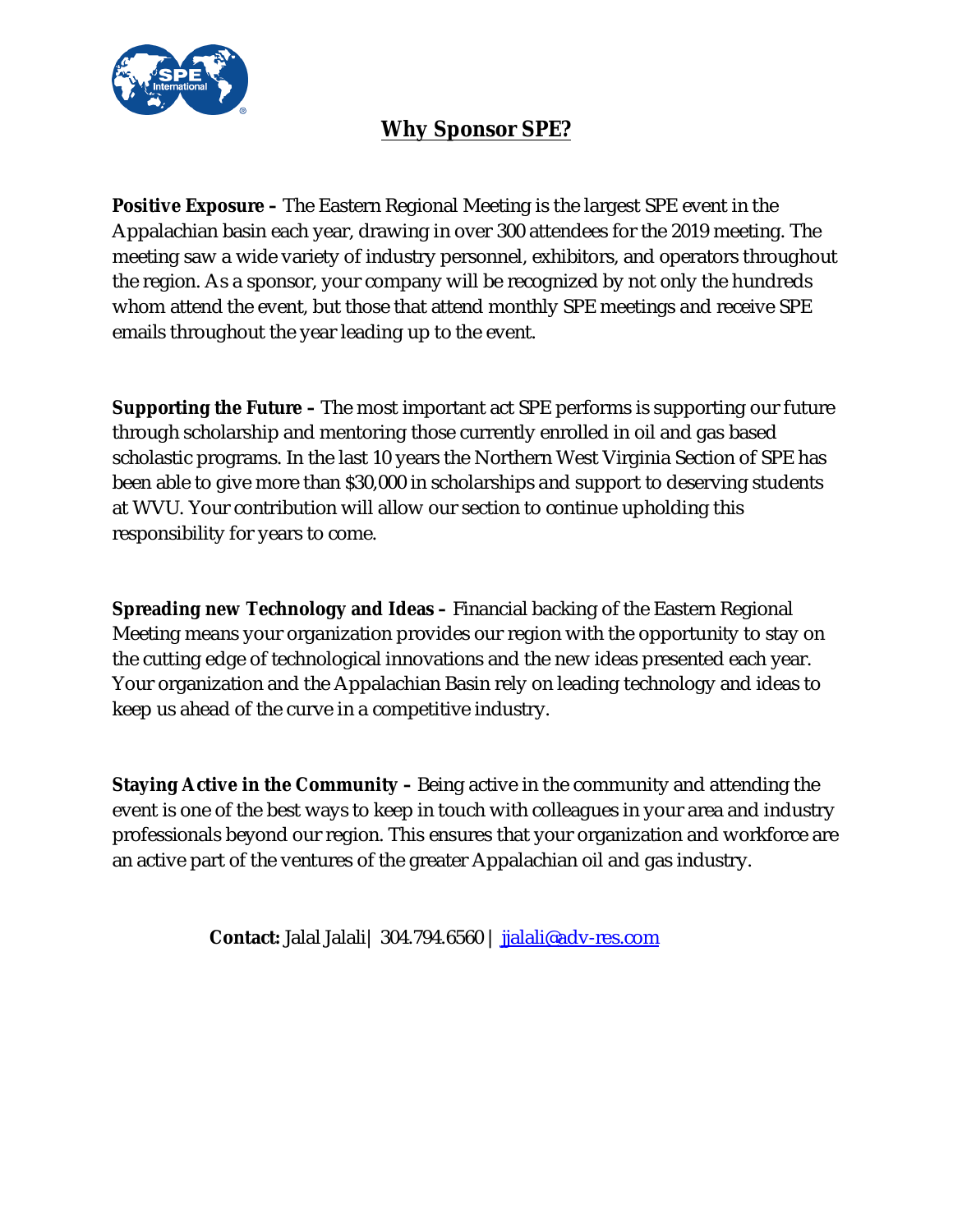

| \$12,000<br>Diamond      | Meeting Program: Full page color ad<br>٠<br>Online: Logo on website front page with link to company website<br>Onsite: Sponsorship Ribbons, Scrolling of logos during events (1 sponsor per slide)<br>$\bullet$<br>All Conference Admission (Complimentary Event Passes): 4<br>$\bullet$<br>4 Keynote Speaker Tickets<br>٠<br>Logo on Event T-Shirt<br>Event Activity Sponsorship (Options as Available):<br><b>Industry Panel</b><br>$\circ$<br>Logo on Hotel Key Cards<br>O                                                                   |  |
|--------------------------|-------------------------------------------------------------------------------------------------------------------------------------------------------------------------------------------------------------------------------------------------------------------------------------------------------------------------------------------------------------------------------------------------------------------------------------------------------------------------------------------------------------------------------------------------|--|
| \$7,500<br>Platinum      | Meeting Program: Half page color ad<br>$\bullet$<br>Online: Logo on website front page with link to company website<br>$\bullet$<br>Onsite: Sponsorship Ribbons, Scrolling of logos during events (2 sponsors per slide)<br>$\bullet$<br>All Conference Admission (Complimentary Event Passes): 3<br>٠<br>Logo on Event T-Shirt<br>$\bullet$<br>Event Activity Sponsorship (Options as Available):<br>Social Event Banner<br>$\circ$<br><b>Technical Program</b><br>$\circ$<br><b>Exhibit Hall</b><br>$\circ$<br>Logo on Meeting Gift Bags<br>O |  |
| \$5,000<br>Gold          | Meeting Program: Listed with logo with other level sponsors on one page<br>$\bullet$<br>Online: Logo on website sponsors page with link to company website<br>٠<br>Onsite: Sponsorship Ribbons, Scrolling of logos during events (4 sponsors per slide)<br>٠<br>All Conference Admission (Complimentary Event Passes): 2<br>Logo on Event T-Shirt<br>Event Activity Sponsorship (Options as Available):<br>Ice Breaker and Networking Event<br>$\circ$<br>Coffee Break<br>$\circ$<br>Scholarship Awarded in Company Name<br>O                   |  |
| \$2,500<br>Silver        | Meeting Program: Listed with logo with other level sponsors on one page<br>٠<br>Online: Logo on website sponsors page with link to company website<br>Onsite: Sponsor Ribbons, Scrolling of logos during events on All Sponsors slide<br>All Conference Admission (Complimentary Event Passes): 1<br>Logo on Event T-Shirt<br>Event Activity Sponsorship (Options as Available):<br>Author's Breakfast<br>$\circ$<br>Door Prize Giveaway<br>$\circ$                                                                                             |  |
| \$1,000<br><b>Bronze</b> | Meeting Program: Company name with other level sponsors on one page<br>$\bullet$<br>Online: Logo on website sponsors page with link to company website<br>$\bullet$<br>Onsite: Sponsor Ribbons, Scrolling of logos during events on All Sponsors slide<br>Event Activity Sponsorship:<br>General Session (All Sponsor Sign)<br>$\circ$                                                                                                                                                                                                          |  |
| Other                    | Branded items may be donated for inclusion in registrant gift bags<br>$\bullet$<br>Non-branded items may be donated for inclusion in door prize giveaway. Company<br>$\bullet$<br>name mentioned at the time of the drawing.<br>If your organization is interested in a sponsorship opportunity not listed above,<br>$\bullet$<br>please contact the planning committee to accommodate your request.                                                                                                                                            |  |
|                          | Contact: Jalal Jalali   304.794.6560   jalali@adv-res.com                                                                                                                                                                                                                                                                                                                                                                                                                                                                                       |  |